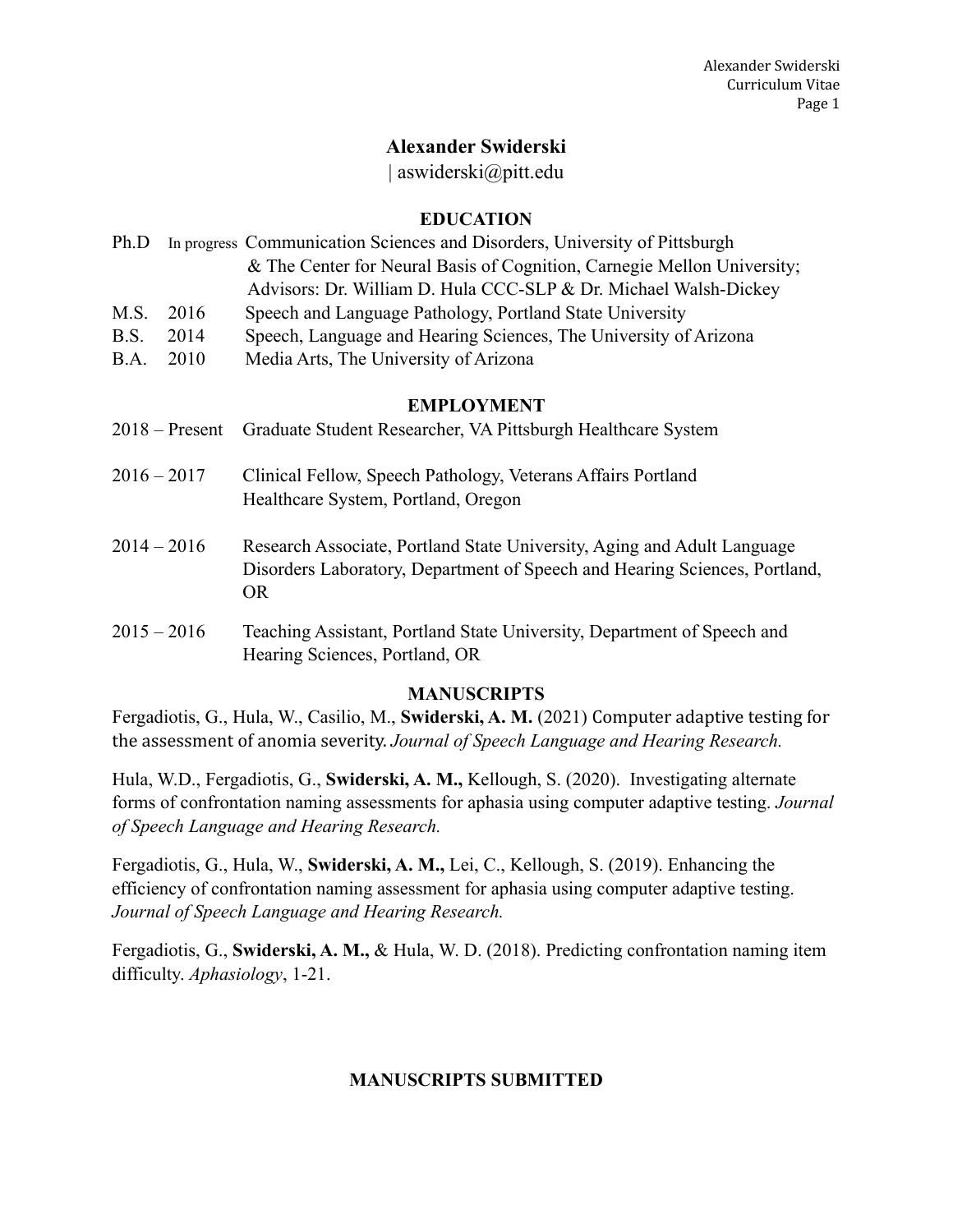**Swiderski, A. M.,** Quique, Y., Walsh-Dickey, M., Hula, W.D. A meta-analysis of treatment and person-level predictors and their influence in patient response to treatment of underlying forms. *Journal of Speech Language and Hearing Research.* 

#### **MANUSCRIPTS IN PREPERATION**

**Swiderski, A. M.,** Hula, W.D., Fergadiotis, G. (In preparation). Reliability of aphasic naming error profiles derived from computer adaptive testing. *Journal of Speech Language and Hearing Research.*

#### **CONFERENCE PROCEDINGS:**

- Swiderski A, Dresang H, Hula W, Dickey M, Yeh F, Fernandez-Miranda J, Doyle P. Structural fragmentation of linguistic brain networks predicts aphasia severity, but not response to treatment. *Frontiers in Human Neuroscience*. 13. DOI: [10.3389/](http://doi.org/10.3389/conf.fnhum.2019.01.00116) [conf.fnhum.2019.01.00116](http://doi.org/10.3389/conf.fnhum.2019.01.00116)
- Quique, Y., **Swiderski, A. M.**, Hula, W. D., & Walsh-Dickey, M. (2018). *Meta-analysis of treatment of underlying forms: dosage-related and person-level predictors of acquisition and generalization response.* Frontiers in Human Neuroscience. https://doi.org/10.3389/ conf.fnhum.2018.228.00004

#### **RESEARCH PRESENTATIONS AT PROFESSIONAL MEETINGS**

#### **National**

- **Swiderski, A**. **M.**, & Hula W., Fergadiotis, G. (2019). Reliability of aphasic naming error profiles derived from computer adaptive. *Poster presented at the Clinical Aphasiology Conference;* Whitefish, Mo.
- **Swiderski, A. M.,** Gravier, M., Walsh-Dickey, M., Fergadiotis, G., Hula., W.D. (2018) Confrontation naming performance using item response theory. *Poster presented at the Clinical Aphasiology Conference;* Austin, Tx.
- **Swiderski, A. M.,** Hula, W.D. (2018) Test-retest reliability of a cognitive psychometric model for assessment of picture naming in aphasia. *Poster presented at the Eleanor M Saffran Cognitive Neuroscience of Language Conference;* Philadelphia, Pa.
- Fergadiotis, G., Hula, W.D., **Swiderski, A**. **M.**, (2018). A computer adaptive anomia test for repeated measures. *Poster presented at the Clinical Aphasiology Conference;* Austin Tx.
- Holmes, S., Weerts, L., **Swiderski, A. M.,** Fergadiotis, G., Hula, W. (2017). Validation of alternate short forms of the Philadelphia Naming Test using item response theory. *Presentation presented at the American Speech Language Hearing Association Annual*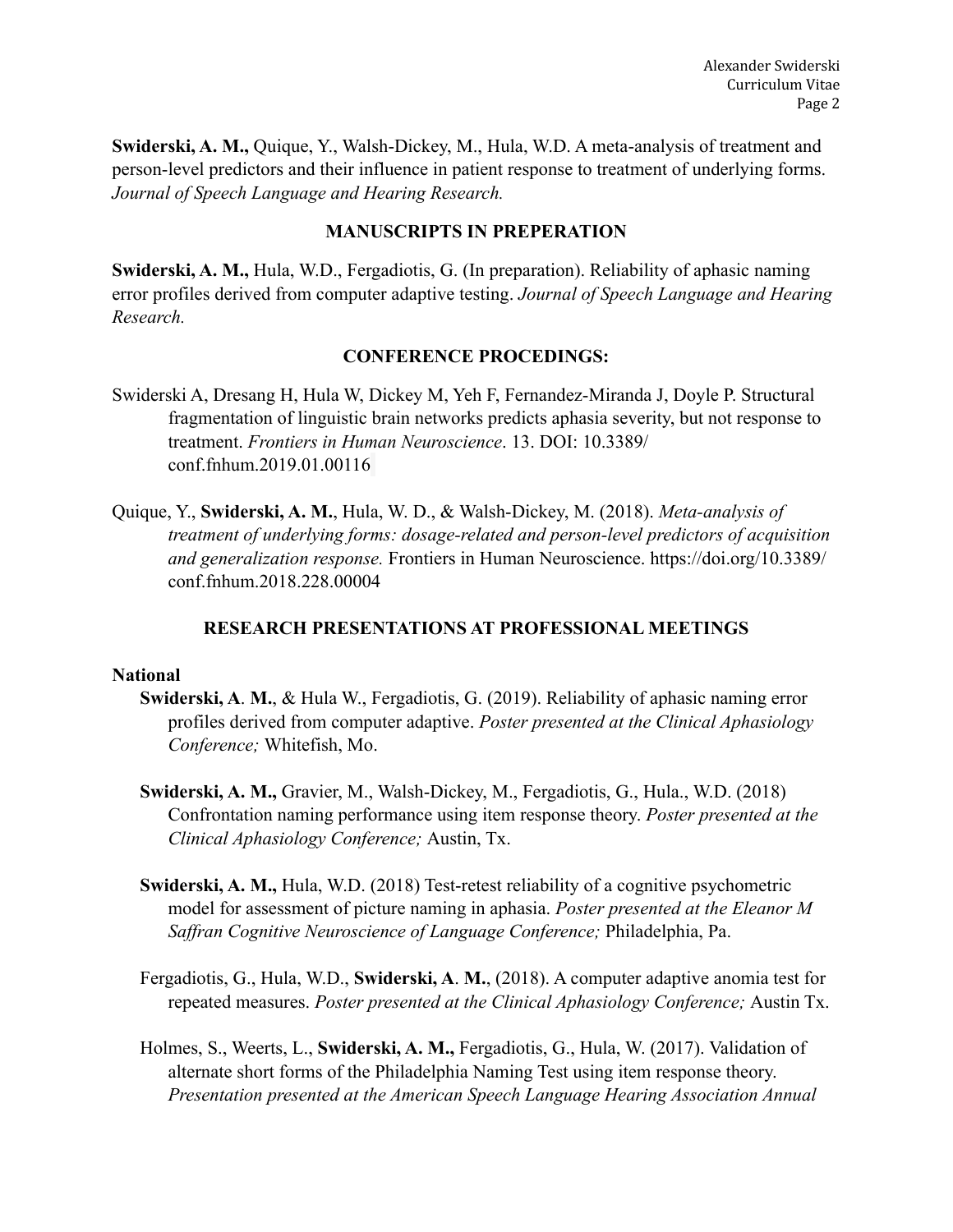*Convention,* Las Angeles, CA.

- **Swiderski, A**. **M.**, Fergadiotis, G., & Hula W. (2017). Enhancing the efficiency of confrontation naming tests. *Poster presented at the American Speech Language Hearing Association Annual Convention,* Las Angeles, CA.
- Fergadiotis, G., Hula, W., **Swiderski, A**. **M.**, (2016). Item difficulty modeling of confrontation naming tests. *Platform presentation at the Clinical Aphasiology Conference;* Charlottesville, VA.
- **Swiderski, A**. **M.**, Fergadiotis, G., & Hula W. (2016). Predicting item difficulty of confrontation naming tests within an item response theory framework. *Poster presented at the Clinical Aphasiology Conference*; Charlottesville, VA.
- **Swiderski, A**. **M.,** Fergadiotis, G., & Hula, D. W. (2015). A regression analysis of psycholinguistic variables and item difficulty parameters of the Philadelphia Naming Test. *Poster presented at the American Speech Language Hearing Association Annual*  Convention; Denver, CO.

#### **State**

- **Swiderski, A**. **M.**, Hula W., & Fergadiotis, G. (2019). An assessment of the reliability of aphasic error profiles acquired with short form computer adaptive tests. *Poster presented at the Veteran's Affairs Young Research Investigator Conference;* Pittsburgh, PA
- **Swiderski, A**. **M.**, Hula W., & Fergadiotis, G. (2018). Exploring the efficiency of computer adaptative picture naming tests. *Poster presented at the Veteran's Affairs Young Research Investigator Conference;* Pittsburgh, PA
- Stills, M., Kapantzoglou, M., **Swiderski, A**. **M.,** Fergadiotis, G. (2016). Validity evidence for five lexical diversity measures based on spanish language samples. *Poster presented at Oregon Speech and Hearing Association;* Portland, OR.
- **Swiderski, A**. **M.,** & Fergadiotis, G. (2015). A regression analysis of psycholinguistic variables and item difficulty parameters of the Philadelphia Naming Test. *Poster presented at Oregon Speech and Hearing Association;* Portland, OR.

#### **Invited Presentations:**

**Swiderski, A**. **M.,** Hula, W., Fergadiotis, G. (2018). Validation of Short Form Computer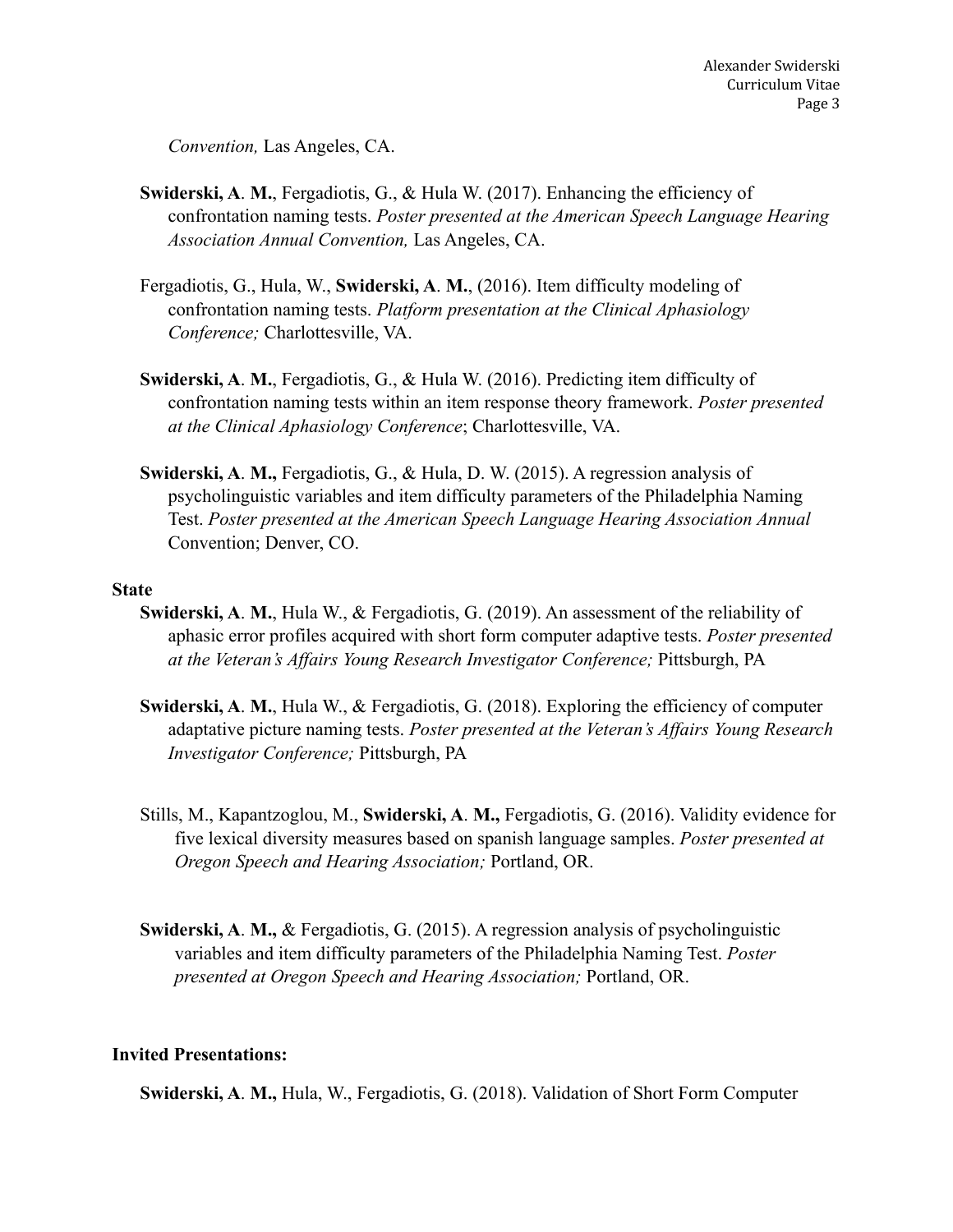Adaptive Naming Tests. *Platform presentation presented at South West Pittsburgh Speech and Hearing Association annual ASHA revisited Conference.* Pittsburgh, PA

### **FELLOWSHIPS & GRANTS**

### **Fellowships & Scholarships**

- 2019 NIH Brain Initiative in Computational Neuroscience. Award recipients receive extensive interdisciplinary research training in computational neuroscience.
- 2018 NIDCD Saffran Student Scholar Award
- 2016 NIDCD New Investigator Fellowship: Research Symposium in Clinical Aphasiology, 46th Clinical Aphasiology Conference
- 2015 Recipient, *Students Preparing for Academic-Research Careers* (SPARC), sponsored by the American Speech, Language, Hearing Association. Award to foster students' interest in PhD education and academic research careers, in support of the Ph.D. pipeline in communication sciences and disorders. Mentor: Gerasimos Fergadiotis.
- 2015 Academy of Neurogenic Communication Disorders and Sciences Student Fellowship, ANCDS Annual Conference, Denver, Colorado.

### **Reviewer:**

2010-Present: Journal of Speech Language and Hearing Researcch

### **Travel Grants**

- 2019 Semantic Compactions Travel Award, University of Pittsburgh, Award: \$150.00
- 2018 Semantic Compactions Travel Award, University of Pittsburgh, Award: \$750.00
- 2015 Student Travel Program, Portland State University, Award: \$250.00

## **OTHER TEACHING MENTORING AND CURRICULAR ACHIEVEMENTS**

## **A. Teaching Assistant**

## **Portland State University**

- 2016 SPHR 465: Introduction to Research Methods for Clinical Scientists
- 2016 SPHR 560: Research Methods in Comm. Sciences and Disorders
- 2015 SPHR 495: Organic Communication Disorders
- 2015 SPHR 563: Adult Language Disorders

## **B. Awards**

## **Portland State University**

- 2016 Graduate Student Research Award
- 2016 State University Student Achievement award
- 2015 Meritorious Poster Award, American Speech-Language-Hearing Association Annual **Convention**

## **C. Memberships in Professional Societies**

2018 – Present: Society for the Neurobiology of Language